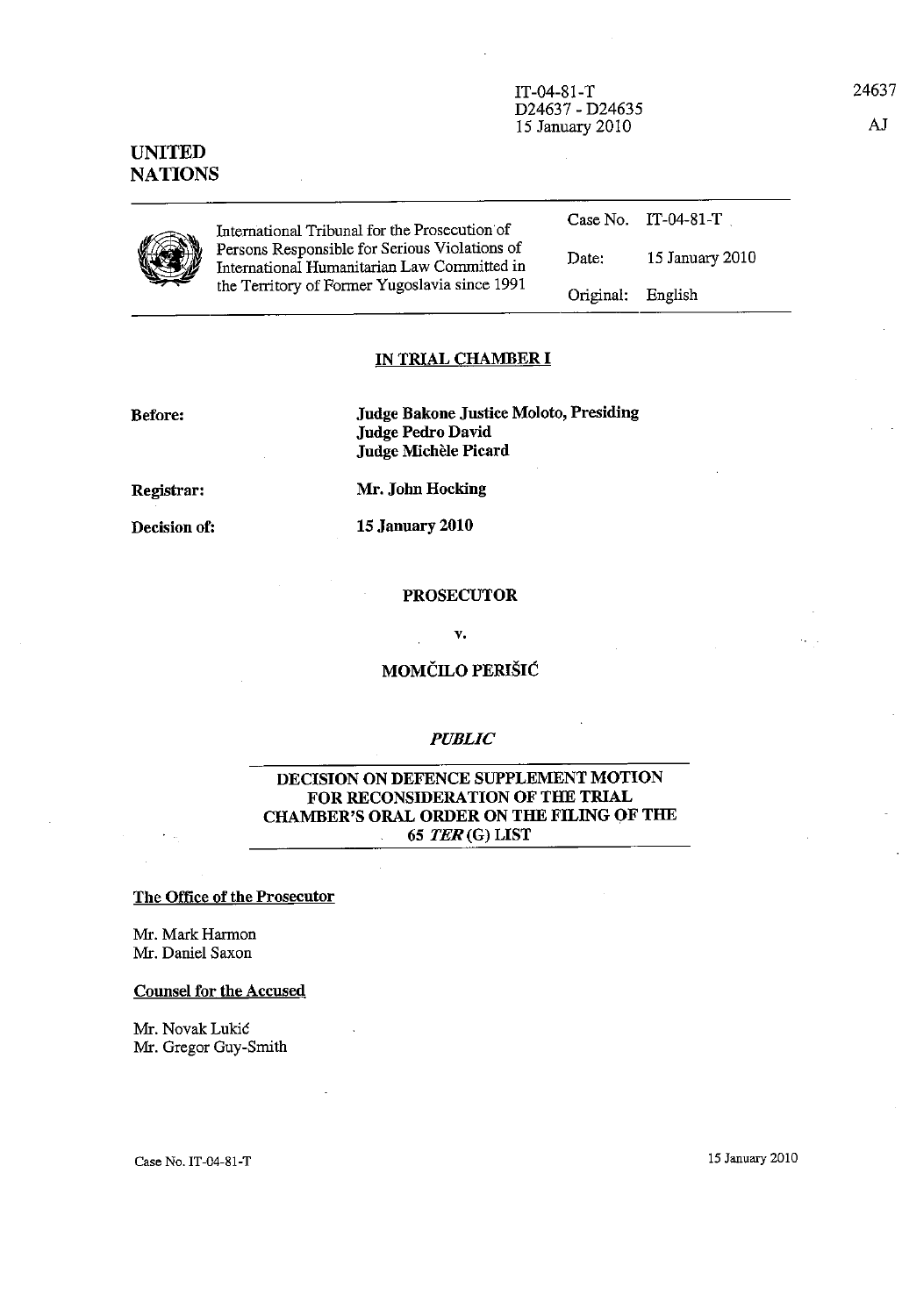**TRIAL CHAMBER I** ("Trial Chamber") of the International Tribunal for the Prosecution of Persons Responsible for Serious Violations of International Humanitarian Law Committed in the Territory of the former Yugoslavia since 1991 (''Tribunal''),

BEING SEISED of the "Supplement to Mr. Perišic's Motion for Reconsideration of the Trial Chamber's Oral Order on the Filing of the 65 *ter(G)* List", filed publicly on 11 January 2010 ("Motion"), wherein the Defence requests the Trial Chamber to reconsider its oral order of 12 November 2009 ("Oral Ruling") regarding the setting of 10 January 2010 as the deadline for the Defence to comply with its obligations pursuant to Rule 65 *ter(G)* of the Rules of Procedure and Evidence ("Rules");<sup>1</sup>

NOTING the Defence submission that, since to date the Prosecution has not closed its case, and intends as well to recall one witness *viva voce* and seeks the admission of a written statement pursuant to Rule 92 *bis*, the Defence is not in a position to file its Rule 65 *ter(G)* materials on 11 January  $2010$ ;<sup>2</sup>

NOTING the Defence submission that it would be procedurally improper under the Rules for it to disclose its witnesses and exhibit lists to the Prosecution prior to the latter closing its case;

NOTING that the Defence requests the Trial Chamber to permit it to file its Rule 65 *ter(G)* lists 48 hours after the Prosecution's formal notification of the closure of its case;<sup>3</sup>

NOTING that Rule 65 *ter(G)* of the Rules provides in its relevant part that

**[ ... ]** *after the close of the Prosecutor's case* **and before the commencement of the defence case, the prewtrial Judge shall order the defence to file the following;** 

**(i) a list of witnesses the defence intends to call [ ... ]** 

(ii) a list of exhibits the defence intends to offer in its case, stating where possible whether the **Prosecutor has any objection as to authenticity. The defence shall serve on the Prosecutor copies of the exhibits so Iisted.<sup>4</sup>**

NOTING that a Trial Chamber has inherent discretionary power to reconsider a previous decision if there has been a clear error of reasoning or if particular circumstances exist that justify reconsideration in order to prevent an injustice and that such circumstances may include new facts or arguments that have arisen since the issuance of a decision;<sup>5</sup>

<sup>I</sup>*See* Hearing of 12 November 2009, T. 9736-9738.

**<sup>2</sup> Motion, paras 5, 8 and 9.** 

**<sup>3</sup> Motion, para 11.** 

**<sup>4</sup> Emphasis added.** 

*<sup>S</sup>See, e.g.* **Decision on Motion for Reconsideration of the Trial Chamber's Decision of 1 September 2008, 7 October**  2008, para. 7.